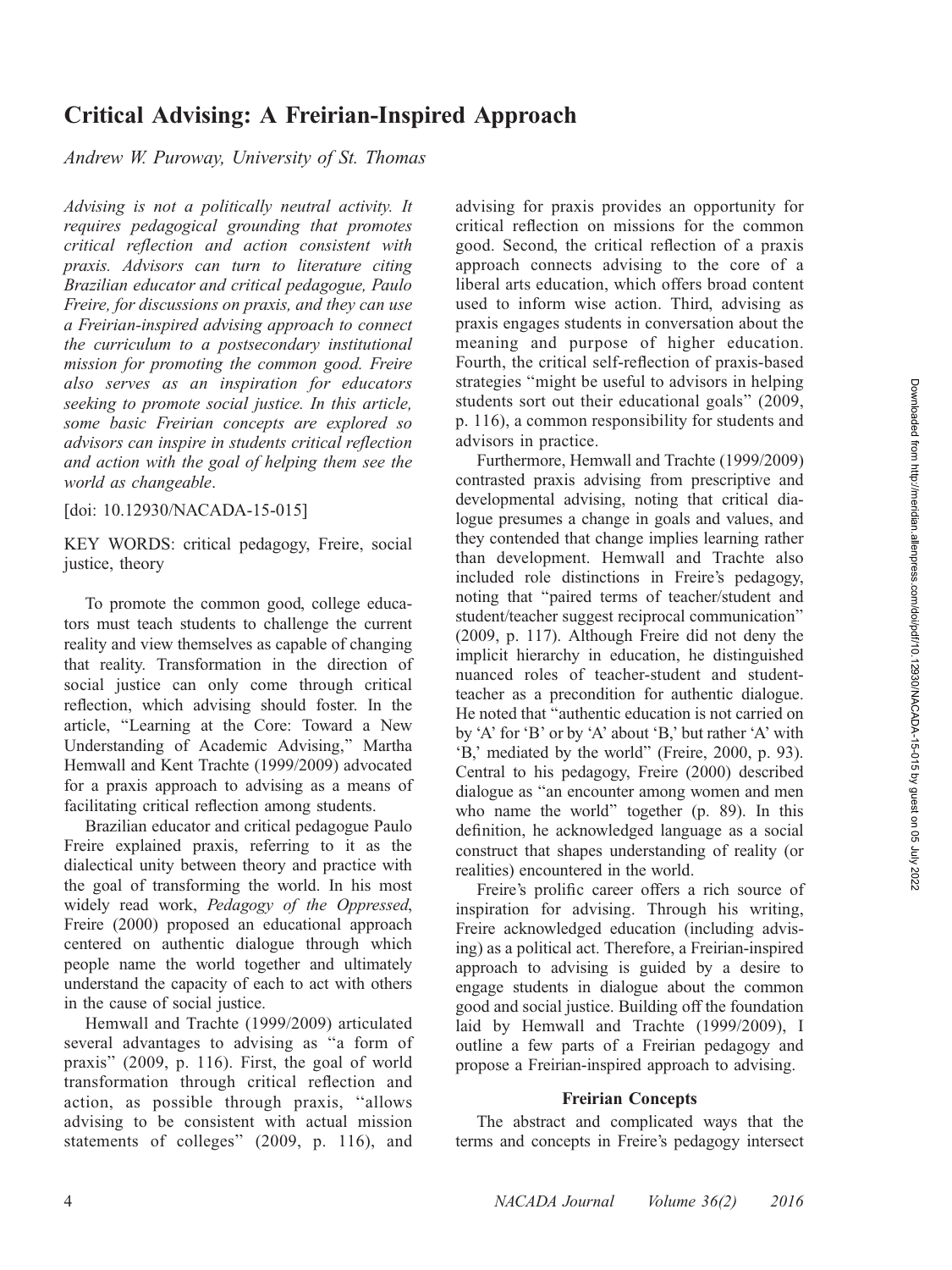make defining terms challenging. For example, according to Freire (2005), liberatory education is based on a goal of student engagement for understanding reality as changeable and through which students view themselves as capable of bringing about that change. In the way that this realization of empowerment releases people from their current circumstances—through the view of reality as changeable—liberatory education acts as the practice of freedom (Freire, 2005).

At the heart of liberatory education lies praxis, the dialectical unity between theory and practice based on a goal of transforming the world. Through dialectical unity, Freire took the epistemological stances that theory and practice are not wholly knowable apart from one another and that action-reflection-action creates a continual cycle for knowing. Through this Freirian view, an advisor asks questions that cause a student to reflect upon past choices, including actions in courses, then to theorize ways to move forward toward a goal. Furthermore, the advisor prompts the student to consider the reasoning for the selected goals.

A very important concept in Freire's (2005) writing, *conscientization* describes the movement toward critical awareness, which involves passing previously demonstrated states of consciousness such as intransitivity and naïve transitivity. A person in a state of intransitivity lacks consciousness beyond that of basic biological needs. People expressing naïve transitivity show some awareness but accept the circumstances as fixed without perceiving their own agency for changing the situation. People move from intransitivity and naïve transitivity when the social and political circumstances allow—at the right historic moment. In the conscientization process, individuals gain critical consciousness upon realizing their own increased capacities for dialogue and agency.

As conscientization transpires, students begin to understand themselves as subjects capable of taking action—as opposed to unreflecting objects onto which actions are imposed—because of their "increased capacity for choice" (Freire, 2005, p. 13). They see the oppression in the world and understand themselves as historical beings, and as such, able to institute change with others. Historical beings refers to those with both critical awareness such that when social and political circumstances allow they influence change. According to Freire, conscientization implies taking action, and part of his epistemology refers to action

as a way of knowing the world. This action connected to theorization forms the essence of praxis and requires dialogue.

For Freire (2000, 2005), dialogue constructs reality because he viewed reality as a social construction undertaken when people apply both thought and action to a word. True dialogue, according to Freire, requires great love and faith in humanity as well as hope and humility. Dialogue does not exist in the absence of critical thinking. Freire (2000) claimed, ''Without dialogue there is no communication, and without communication there can be no true education'' (pp. 92-93). Academic advising in a one-on-one appointment lends itself to the type of dialogue Freire described as constructing knowledge with students rather than by or for them (Freire, 2005); dialogue, seen this way, situates learning in students' lived experiences. Thus, Freire would argue that advisors must investigate and understand students' perspectives and experiences to engage in mutual dialogue with them.

According to Freire (2000), the antidialogical, or the opposite state of dialogue, refers to ''banking education'' (p. 73), which seems most analogous to prescriptive advising. Banking education is based on the view of students as passive objects to be filled with information (i.e., dominant-cultureapproved knowledge) deposited by the teacher. The primary form of communication is telling rather than dialogue as Freire described it, and this form of advising does not comport with education as the practice of freedom. The attempt to deposit information into a student's mind does not fit with a constructivist epistemology. In fact, the banking education model describes a process consistent with a dehumanizing bureaucracy wherein students are regarded as ''adaptable, manageable beings'' (p. 73). Furthermore, the banking approach does not bolster a student's creative capabilities to transform the world.

In Pedagogy of the Oppressed, Freire (2000) explained a dialectical epistemology wherein words take on a definition through authentic dialogue. Freire distinguished the situations in which the teacher always predominates the relationship from those partnerships in which both participants take meaningful roles (i.e., teacherstudents with student-teachers). Although he did not equate the roles of student (educand) and teacher (educator), he did emphasize the importance of the teacher remaining open to learning from the student.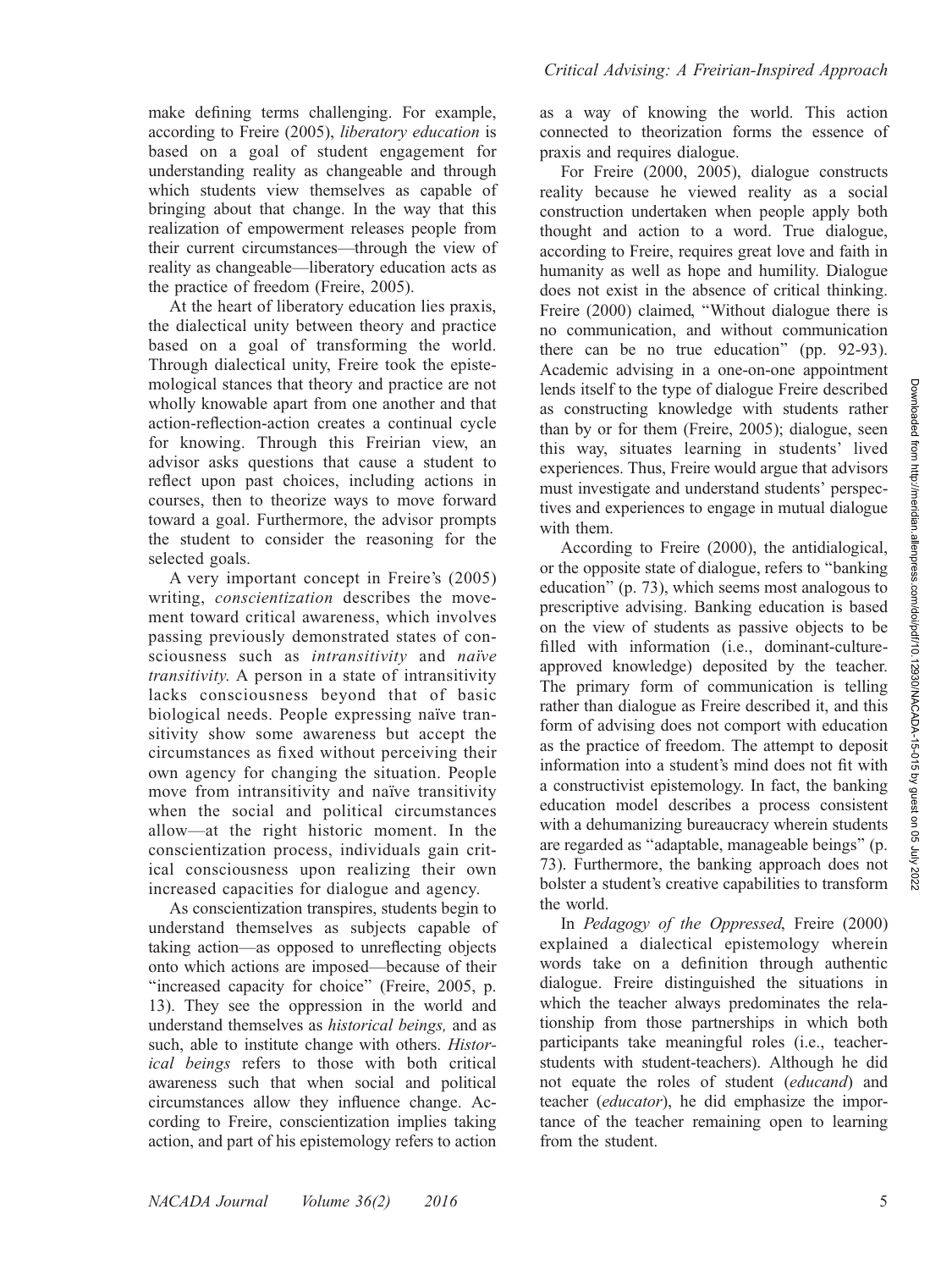# Andrew W. Puroway

For higher education institutions with a mission of engendering citizenship, educators must reject limit-setting practices inherent in a banking model of education. A liberal arts education based on dialogue to engage students in posing problems coheres with active citizenship. Problematization, the collective task of discussing the real issues that arise from questioning unjust realities (Freire, 2000), immerses students in more cognitive processes than do practices in a banking model of education. Although not problem solving, problematization is associated with articulating concerns extending from power exercised in limiting and unjust ways.

#### Critical Advising

Freirian concepts can challenge advisors, who must share information, such as that related to curricular requirements, that neither students nor advisors control. Specifically, to initiate and sustain authentic dialogue, advisors must determine ways to reject the controls commensurate with a banking education. In an era in which every postsecondary input and outcome seems subjected to measurement, how can advisors justify adoption of critical advising characterized by dialogue? Furthermore, does a pedagogy of the oppressed offer relevance for students with privileged identities who may not relate to the lives of oppressed people? In a Freirian-inspired approach to advising, questions about dialogue and pedagogy compel advisors to engage in critical reflection of their own, seek to situate questions for dialogue in the lived experiences of students, problematize curricula and relationships of power in higher education, and place educational goal setting in the context of social justice or projects for the common good.

### Cultivate Habits of Critical Reflection

First, in a critical approach, advisors foster the habits of a reflective educator. They undertake critical reflection both as solo practitioners and in community with one another. Brookfield (1995) explained:

Reflection becomes critical when it has two distinct purposes. The first is to understand how considerations of power undergird, frame and distort educational processes and interactions. The second is to question assumptions and practices that seem to make our teaching lives easier but actually work against our own best long-term interests. (p. 8)

Brookfield added that critical reflection, as a hunt for "assumptions of power and hegemony" (p. 28), requires consideration of as many angles as possible. For advisors, this includes the perspective of their ''autobiographies as teachers and learners, . . . students' eyes, . . . colleagues' experiences, and . . . theoretical literature'' (p. 29). Based on Brookfield's (1995) example, advisors may undertake systematic reflection on their interactions with students through journaling or by otherwise documenting advising conversations that have influenced their perspective.

Second, in addition to self-reflection, an advisor solicits the perspectives of students in ways that allow them to articulate honest recollections of their advising experiences. The advisor may pose a frank question at the end of a conversation or solicit the information through an anonymously answered questionnaire. In either case, students communicate the parts of the interaction that felt alienating and those that proved meaningful.

Third, asking colleagues to observe advising sessions and provide honest feedback opens opportunities for critical reflection. However, it also makes one vulnerable, especially because the most eye-opening feedback often comes from colleagues whose identity differs from the observed practitioner. That is, advisors from different backgrounds or profoundly different experiences may recognize specific practices (good and bad) that like-minded colleagues may not recognize. For example, an advisor experienced with international students may notice behaviors (e.g., direct eye contact) that may place some international students ill at ease.

Lastly, theoretical literature informs the reflection and action of praxis. Advisors must engage in dialogue about the scholarship of advising as a part of their own critical reflection and as a necessary step toward critical advising. Brookfield (1995) explained, ''Theory can help us 'name' our practice by illuminating the general elements of what we think are idiosyncratic experiences" (p. 36). Staying current on the literature frees advisors from their isolated experience and deepens their understanding of students' lives.

Moreover, in addition to the practice-specific value of it, critical reflection offers several powerful benefits. Because it demands dialogue,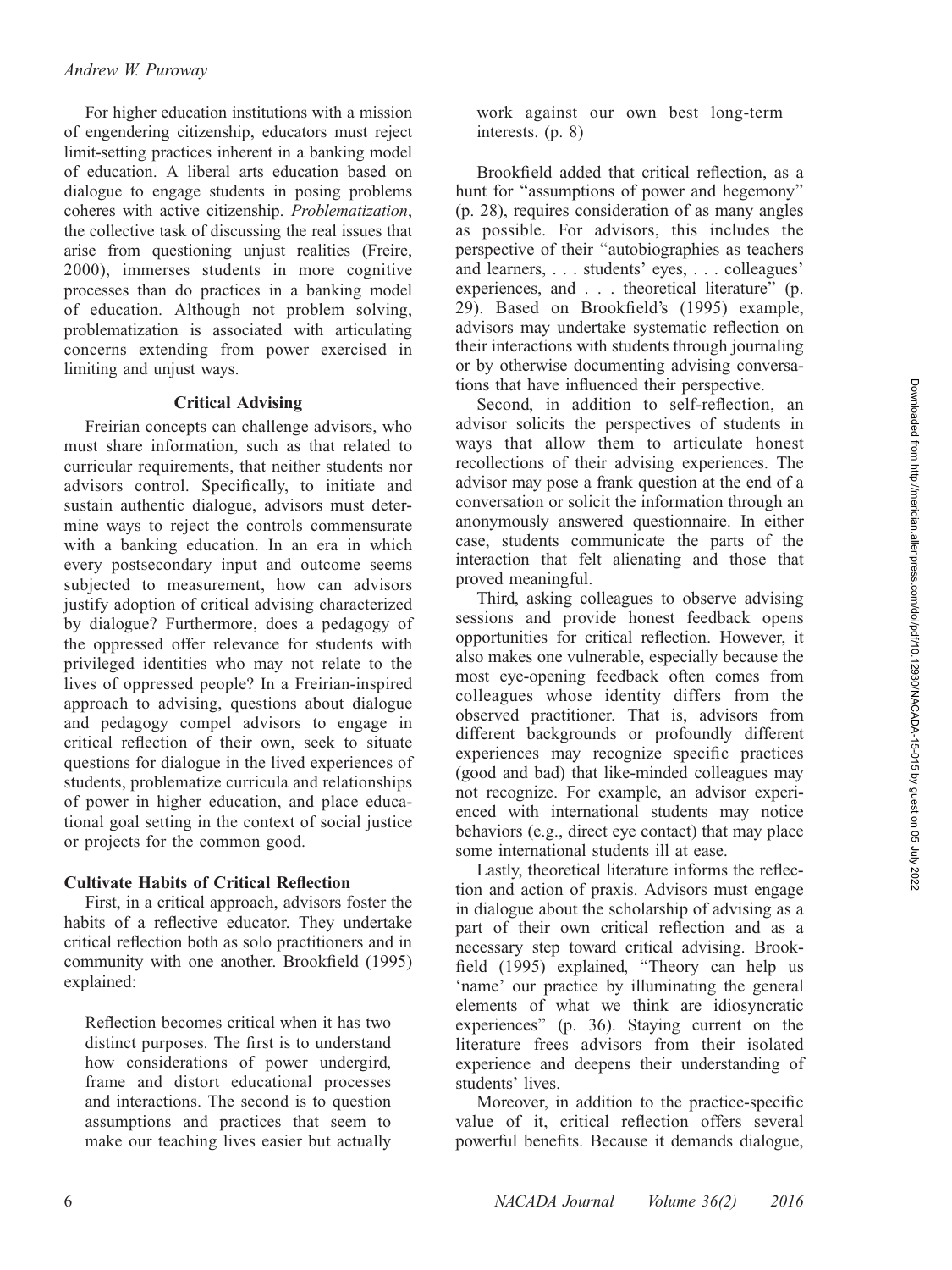Critical Advising: A Freirian-Inspired Approach

critical reflection can draw advisors into communitarian processes of ethical reasoning; that is, critical reflection produces ''a deepening appreciation of how all teaching is ideological'' (Brookfield, 1995, p. 41). This appreciation enhances an advisor's capacity to question the tradition of a liberal arts curriculum and thereby formulate questions that push students to similarly interrogate the curriculum. Advisors also gain a deeper understanding of the ways their social status, in terms of privilege or oppression, may compare to that of their advisees.

# Pose Questions Based on Advisees' Lived **Experiences**

Through the process of critical self-reflection, advisors develop an understanding of the lived experiences of their students and use that knowledge to ask probing questions that advance the dialogue. The application of Freirian practices requires advisors to engage in cycles of listening and questioning that inspires students to think critically and embrace praxis. Contemplating his own experience advising master's candidates, Freire (1996) wrote, "The true advisor's role, besides listening to the candidate's questions and adding to them, is in an open and friendly manner, to both comfort and stimulate the candidate. . . . This should however, return the candidate to questioning'' (p. 167). The advisor must be self-reflective to formulate the relevant questions and gain understanding about each student. To know students, the advisors must willingly seek to learn from them.

Despite the value of the probing interactions, advisors must offer instructions and information about academic policy and process not easily translated into questions. Students would likely feel quite frustrated with an advisor who only responds to inquiries for course specific information with existential questions. On the surface, a student's inquiries on immediate practical matters do not provide an obvious opening to insert a critical advising approach; however, the act of choosing leads to reflection, and so for registration, at least, advisors can apply questioning that inspires praxis. Reading a degree evaluation also offers a potential opportunity to engage a student in dialogue about the reasoning behind the curriculum. Although the response to ''What is required to graduate?'' requires an advisor to give specific information, the advisor can also raise the question of ''Why do you think (or anticipate) the course is

required (will be important) for graduation?'' By responding with reasons to questions of why, students develop an understanding of the curriculum or the relevance of a requirement as they complete the course.

In ideal situations, questioning stimulates critical dialogue during the advising meeting. For example, in a 30-minute session, an advisor might spend 10 minutes asking the advisee questions to determine the situation of the current semester. During this time, the advisor makes a point of inquiring about life both inside and outside of the classroom and listens to find the description of the important concerns of the student in that moment. The topics of immediacy that emanate from this initial inquiry may require the attention of the pair during the entire rest of the meeting. Regardless of the topic, discussion should delve deep into the student's narrative about current studies not just skim the student's account of a course at surface level. For example, the advisor might ask a student to describe a surprising fact learned in the course; from the student's response the advisor can formulate additional questions to inspire critical reflection.

In the latter part of an advising session, the advisor should challenge the advisee to think about courses beyond mere content or experience. Reflective questions prompt students to articulate ways their current academic courses motivate changes (or not) of their worldview as well as the ways they inform future action. Appropriate questions include the following (see Appendix for more suggestions):

- Have your classes caused a change in how you see the world or guide the actions that you take in the world? (e.g., vegetarianism, activism, belief in god or atheism)
- How do you define freedom? Do you think that higher education is making you more free? In what ways is it making you less free?
- What does the *common good* mean to you?
- What does *citizenship* mean to you?

The dialogue that can flow from these questions encourages the advisor to find conversational pathways for learning about the student's meaning making, purpose, and growth as they connect to common good and existential projects.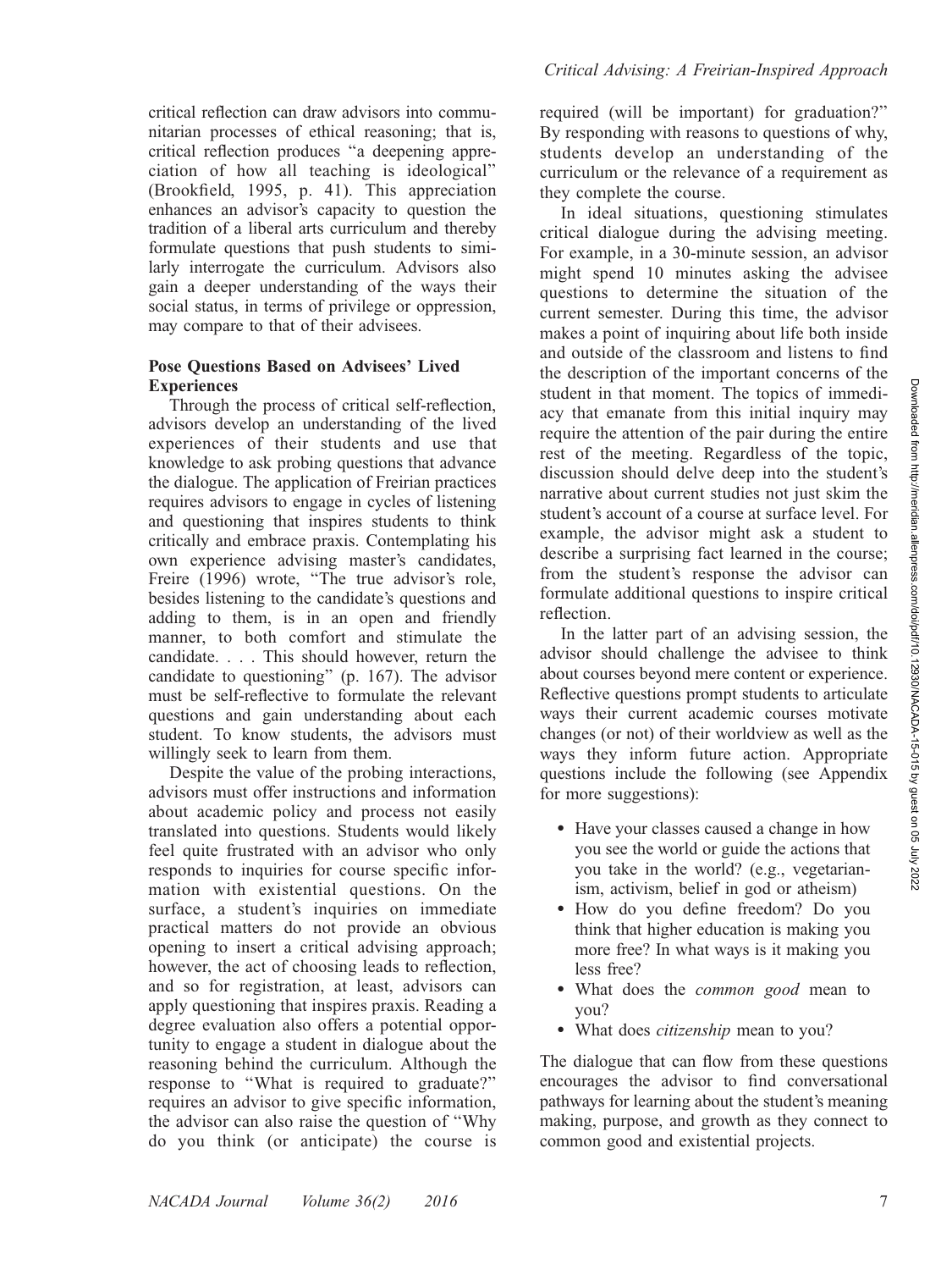# Andrew W. Puroway

The advisor as teacher-student shares in this dialogue by offering responses that challenge the student but that maintain a willingness to be challenged by the student. For example, when questioning a student who chooses a major based on projected income after graduation, the advisor learns about the life circumstances that prompted the student's goal for income.

Because of the risks associated with trial-anderror questioning over decisions of import, advisors may preface the inquiry by explaining that the questions offer opportunities for the student to think deeply about important topics because advising serves to promote learning on all levels, not just as needed for class selection. If possible, the approach should be articulated in an advising syllabus given prior to the meeting. Furthermore, in preparation for using questions of emerging relevance, advisors may need to work on their own comfort level with contemplative silence. Some advisors may not ever feel entirely suited for advising toward praxis, and some students may not benefit from it in every situation. In these cases, the advisor's own critical reflection serves as an essential guide of practice.

# Problematize the Curriculum

As the advising participants move from the questions to the discussion of course selection, the dialogue can include the extent that the curricular framework allows for choice. Some students follow a curriculum that does not allow for much exploration; however, an inflexible curriculum provides an opportunity for advisors to problematize the lack of choice, missing voices, and power relationships of that situation.

Those with power and cultural capital create the tradition of a core liberal arts curriculum and the prescriptive nature of many major curricula. Freire (1996) wrote of advising master's candidates, ''It is not possible to create without serious intellectual discipline; likewise it is not possible to create within a system of fixed, rigid, or imposed rules'' (p. 169). In this statement, Freire suggested that advisor and advisee should not uncritically dismiss the entire curriculum any more than they should leave it unexamined.

The advisor and advisee may find the exercise of deconstructing the general curriculum a valuable activity. For example, an advisee who admits to not understanding the reason and purpose behind liberal arts requirements may seek to learn about their major field in the manner of vocational education. In this case, the advisor might challenge the student to offer a more extensive critique of the liberal arts curriculum.

At this point in the advising session the dialogue runs into a useful paradox. To reject the liberal arts curriculum effectively, a student must understand it; to understand it, the student must be fully engaged in the experience and content of the curriculum. For example, a student may ask, ''I want to be an accountant, why should I waste time studying history?'' This thinly veiled appeal to reject the requirement is based on the more fundamental question, ''How is history important to an accounting major?'' The student may articulate the obvious question but not an intellectually honest answer, and in fact, only by fully investing in the study of history could this student render a well-reasoned response. Therefore, critical questions for deconstructing the general curriculum and for inspiring reflection on praxis might include:

- Given your experience with the study of history, what is your primary argument for concluding that a history course is a waste of time for an accounting major?
- Specifically, how would you make the case that history is not necessary for an accounting career without citing elements from the history class itself?
- What other aspects of your life or that of your community will be served by your work as an accountant?
- Does history tell you how accounting might serve the common good?

In another approach to problematizing, one builds understanding about the ways power structures are reproduced. For example, advisors and other educators can problematize mathematics requirements by exploring ways students with less privilege may experience relatively little access and low-quality math education in their precollege years. Inability to perform well in cornerstone mathematics requirements may keep marginalized students excluded from the lucrative and highstatus professions entered through these gateway classes. In arguing for the utility of the liberal arts curriculum, Rust (2011) referred to Freire when expressing hopes for advisors to motivate ''the individual [student] to question whether sociocultural pressures impacted the choice of major'' (p.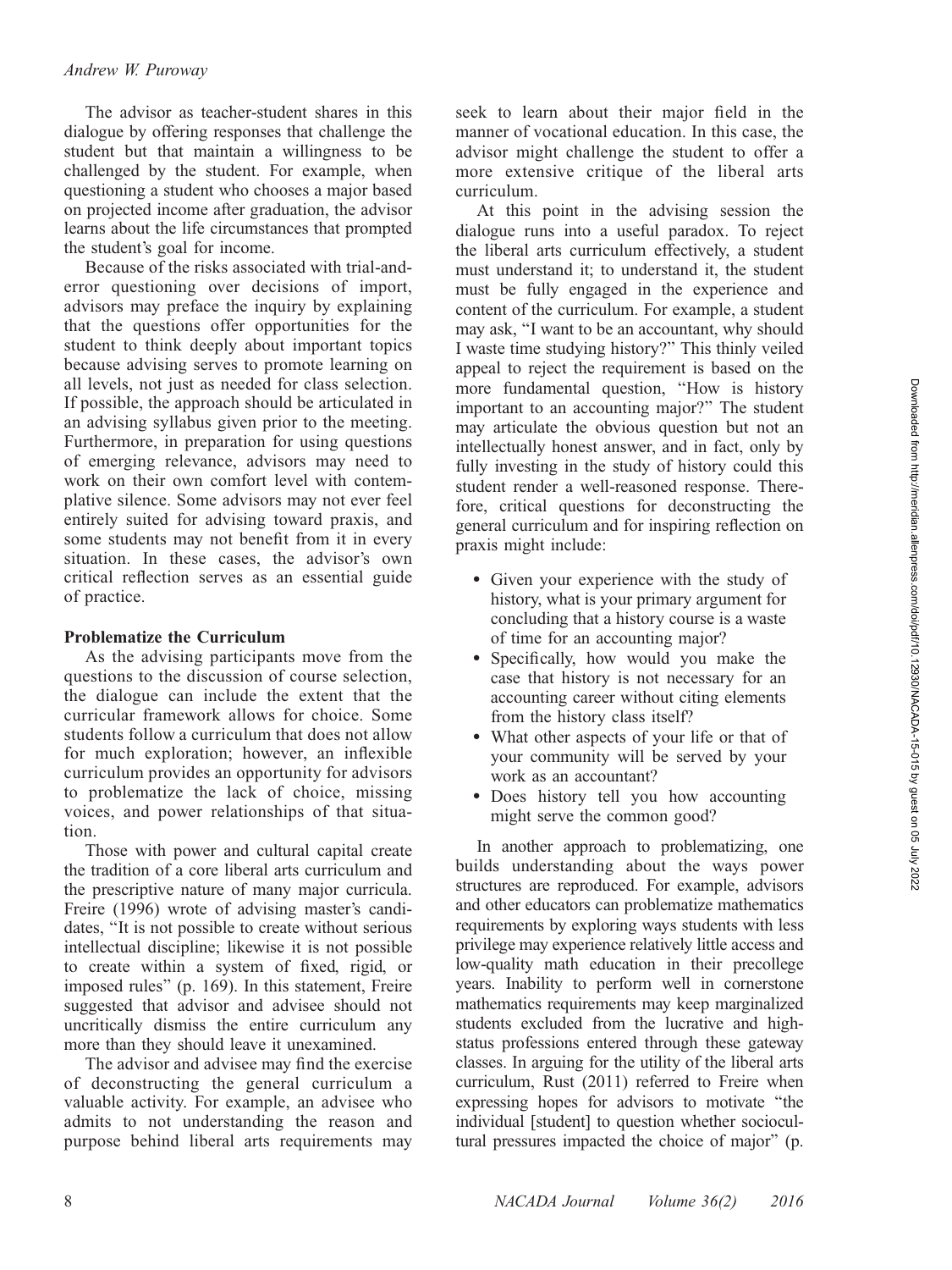9). In another tact, one can argue the converse problems of unjust social mobility: The valuation of STEM fields may create a system in which graduates with highly valued technical skills become objects of the system rather than subjects who change it. The dialogue furthers understanding about ways the curriculum is both robust and political.

# Advocate for Educational Goals That Serve the Common Good

Advising is a political act; any claim to the contrary—that it is or should be an apolitical activity—creates a conundrum because such a statement reflects an ideology, which reflects the status quo. Moreover, if advisors seek to advise for the common good, for citizenship, or for a more socially just world, then they bring biases to their practice. Each should contemplate the following questions: What are my dreams for the future of humanity and the planet? What dream do I have for each student I advise? How do I advise for compassion? Advisors should have answers to these questions in mind during that beautiful and chaotic moment when they sit across from students searching for direction and guidance.

Hemwall and Trachte (1999/2009) listed educational goal setting as a use of praxis. Advisors can actualize this objective by encouraging students to set goals for common good projects. However, the advisor should refrain from pronouncing judgment on a student's ambitions and instead ask questions about major choice, including the rationale for it. Furthermore, the advisor should capitalize on the opportunity to tie the conversation to values and values clarification. While acknowledging the risks of imposing values onto students, critical pedagogues point to the harmful illusion of political neutrality in education. Advisors with dreams for the world, students, and social justice must reject neutrality in education.

By rejecting neutrality, the advisor faces an ethical challenge. On the one hand, if neutrality is impossible, then questions of ethics may seem moot. On the other hand, by imposing an agenda for the process, the advisor risks treating the student as an object to be filled rather than a person to be empowered. To address the second point, the advisors must critically reflect on their own practices and positions. By understanding the source of one's own hopes for advisees, working with others in common causes on campus and in the community, and actively trying to comprehend the experiences of the

#### Critical Advising: A Freirian-Inspired Approach

oppressed, the advisor can navigate the ethical risks of advising. An ethical position forces the advisor to reject neutrality and embrace communitarian ethics with deep respect for advisees. In Pedagogy of Hope, Freire (2007) wrote: ''My ethical duty  $\ldots$  [as] one of the agents  $\ldots$  is to express my respect for differences in ideas and positions. I must respect even positions opposed to my own, positions that I combat earnestly and with passion" (p. 66).

Whether acknowledging the myth of neutrality or not, advisors face risks in helping students with goal setting, and they must minimize any potential liabilities by acknowledging them, deepening awareness of them, and embracing an enlightened intention when challenged by them. Advisors must embrace risk to open up to others, to transform the world with others, and to advise for freedom and compassion.

#### Summary

In summary, advising as praxis dialogically engages both student and advisor in conscientization. One-on-one advising relationships, well-suited to dialogue, prime students for conscientization through ongoing reflections of the power dynamics enshrined in the dominant curriculum. Critical reflection through the act of questioning provides an alternative to banking education and is well suited to a liberal arts curriculum, which is designed for students to seek truth, enter into reflection, and take action for the common good.

The advisor plays an important role in engaging students in praxis and thus in making meaning of their experiences of the college curriculum. The practices of critical self-reflection, questioning students on topics of emerging relevance to stimulate dialogue, problematizing the curriculum, and advocating for common good projects in educational goal setting provide four possible means to engage in critical advising. The writings of Freire deserve further exploration by advisors for their value in making advising a means of promoting social justice.

#### References

- Brookfield, S. D. (1995). Becoming a critically reflective teacher. San Francisco, CA: Jossey-Bass.
- Freire, P. (1996). Letters to Cristina. New York, NY: Routledge.
- Freire, P. (2000). Pedagogy of the oppressed. New York, NY: Routledge.